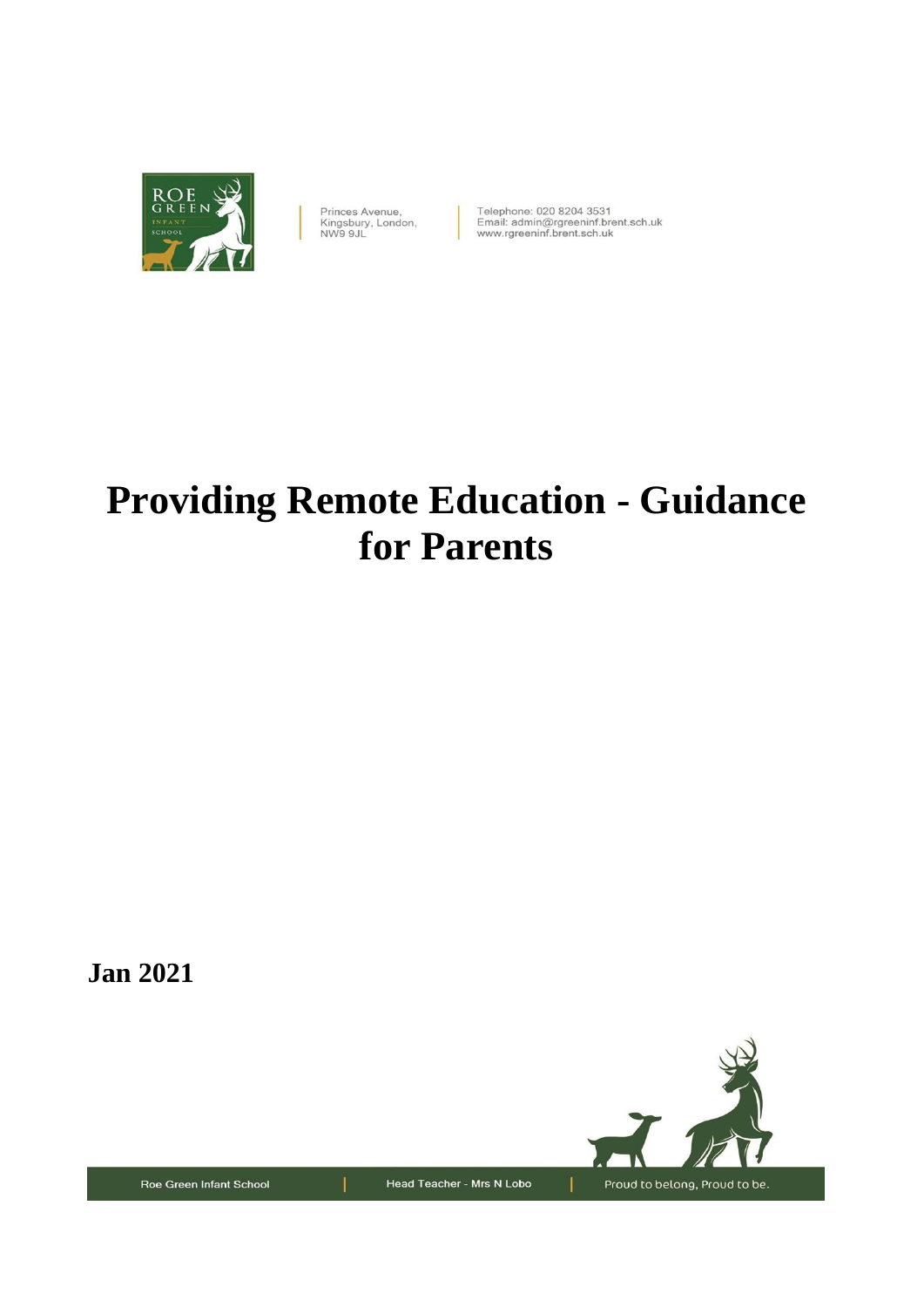# **Remote education provision: information for parents**

This information is intended to provide clarity and transparency to pupils and parents or carers about what to expect from remote education where national or local restrictions require entire cohorts (or bubbles) to remain at home.

In the event of a local outbreak, the PHE health protection team or local authority may advise a school to fully or partially close temporarily to help control transmission.

Roe Green Infant and Strathcona School has a contingency plan for this eventuality. This may involve a return to remaining open only for vulnerable children and the children of critical workers and providing remote education for all other students, or it may involve remote education for certain year groups for a period of time.

For details of what to expect where individual students are self-isolating, please see the final section of this page.

## **The remote curriculum: what is taught to pupils at home**

At Roe Green Infant and Strathcona School our ultimate aim is to try and follow the intended curriculum whether students are in school, working from home, or a combination of the two. Our preference is to provide video lessons to follow the curriculum where possible. These may be live or pre-recorded. Where neither is possible, we may set video lessons provided by the Oak National Academy, which match our planned curriculum.

#### **What should my child expect from immediate remote education in the first day or two of pupils being sent home?**

Our remote education platforms are Google Classroom, Microsoft Teams and Tapestry. All students and teachers have received training in this, and so lessons will continue immediately via these platforms. Students can access this using the dedicated app (available for all devices) and can sign in to

• Microsoft Teams [\(username@rgreeninf.brent.sch.uk\)](mailto:username@rgreeninf.brent.sch.uk) and password

or

Google Classroom [\(username@apps.rgreeninf.brent.sch.uk\)](mailto:username@apps.rgreeninf.brent.sch.uk) and password

If you do not have these details, then please email the class teacher in the first instance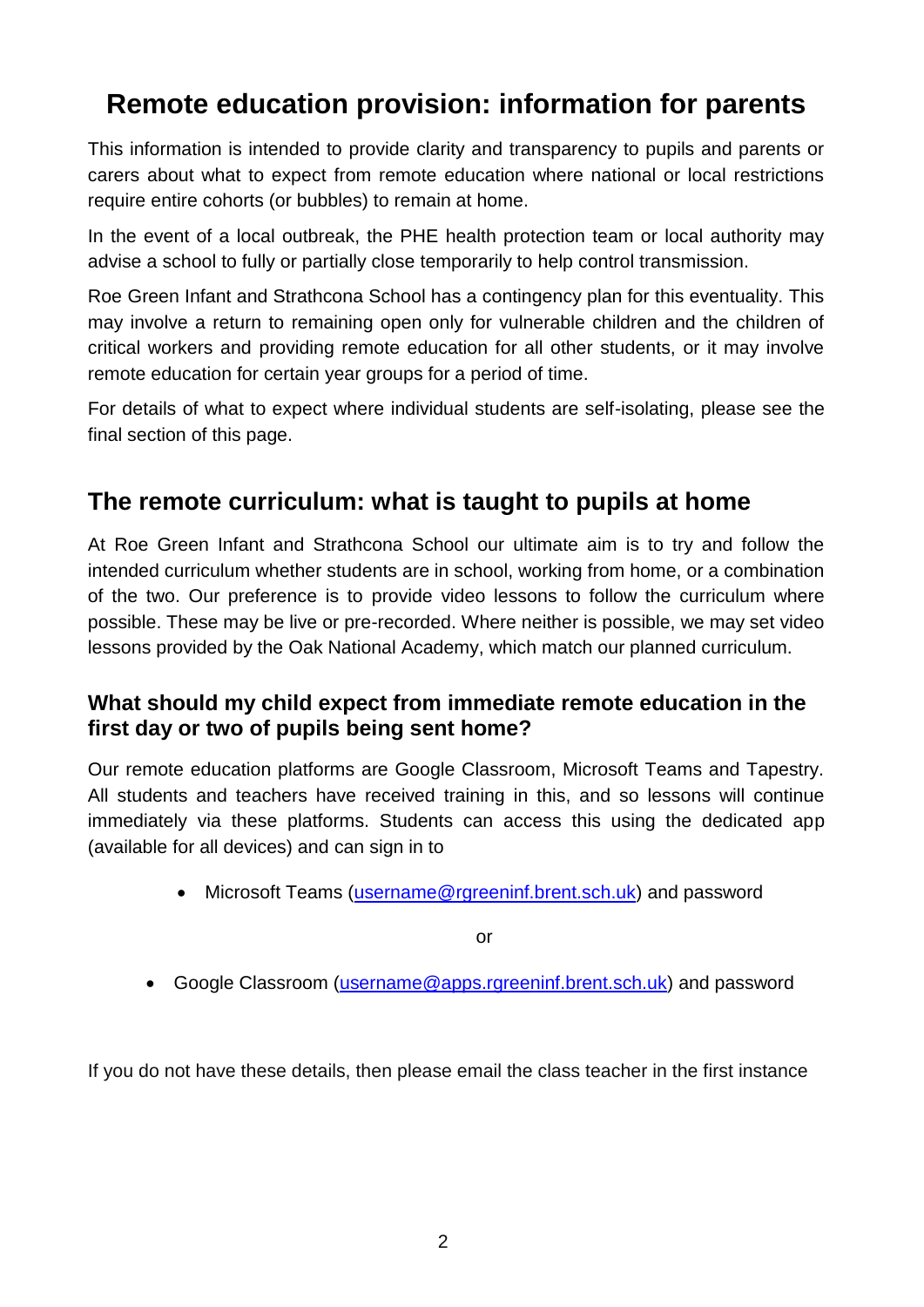## **Following the first few days of remote education, will my child be taught broadly the same curriculum as they would if they were in school?**

We teach the same curriculum remotely as we do in school wherever possible and appropriate. However, we have needed to make some adaptations in some subjects. For example, in PE lessons, students may be set a series of challenges to develop their personal fitness. In practical subjects such as music and art, work set may be a combination of practical work (where possible) and theory work.

# **Remote teaching and study time each day**

## **How long can I expect work set by the school to take my child each day?**

We expect that remote education (including remote teaching and independent work) will take students a minimum of 3 hours per day. When all students are in school, we operate a split break system to keep students in year group bubbles. The timings for these vary depending on the year group. Therefore, to maintain simplicity, where there is a partial closure of a year group and a group of students required to isolate under track and trace, we will stick with the specific timetable for that year group, which will be confirmed by email.

In the instance of a full closure of a year group, where all students remain at home, we will use the following timetable (timings may differ for the different year groups) to avoid any split lessons:

| EYFS | <b>Nursery</b>                                                                                                                                                                                                                                        |
|------|-------------------------------------------------------------------------------------------------------------------------------------------------------------------------------------------------------------------------------------------------------|
|      | Children in the Nursery are expected<br>to undertake a minimum of 1 and a<br>half hours of remote education a day.                                                                                                                                    |
|      | A weekly timetable of learning,<br>detailing daily activities are shared<br>with parents via email and on<br>Tapestry. The timetable includes live<br>sessions, stories recorded daily, links<br>to educational websites and practical<br>activities. |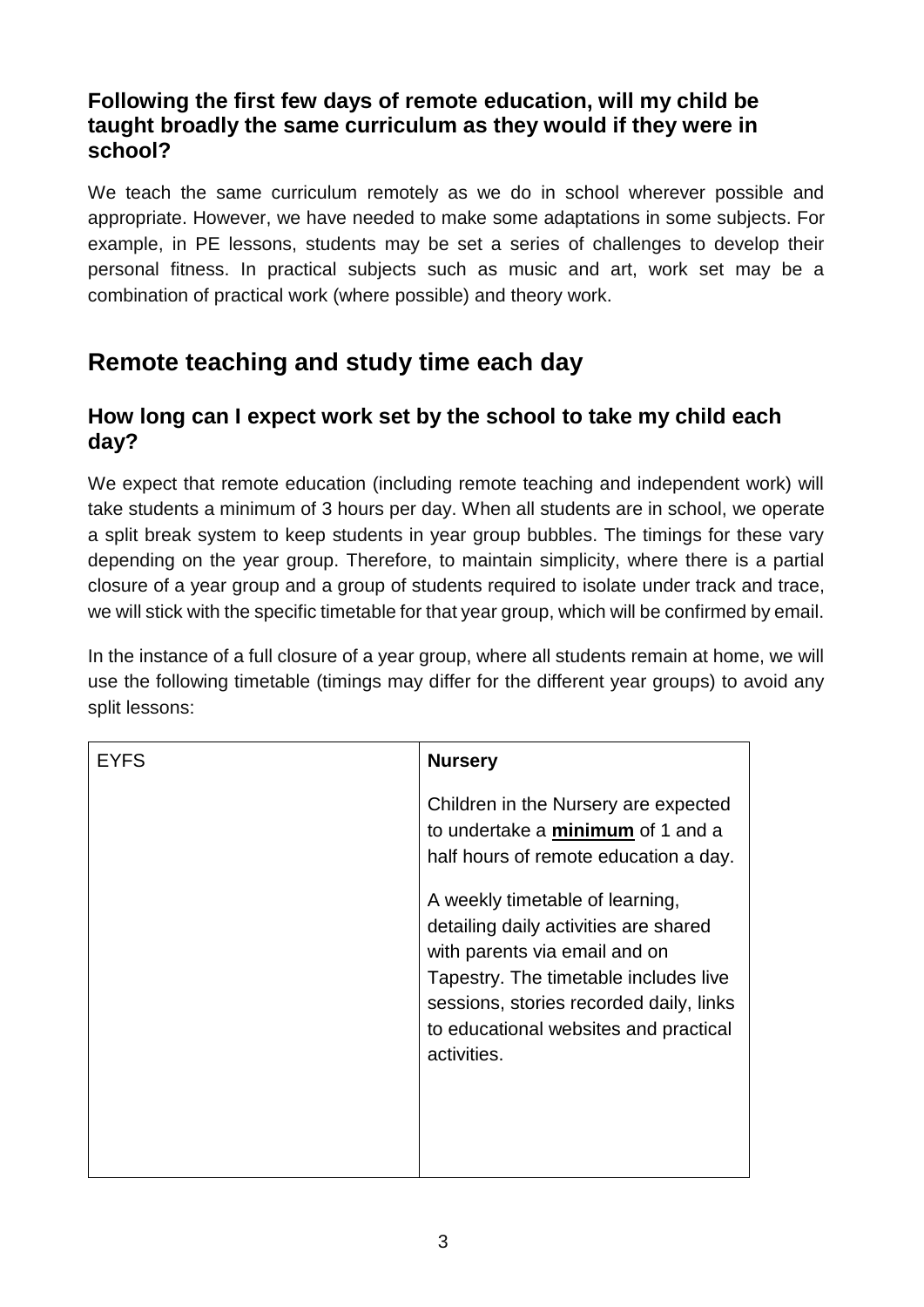|             | <b>Reception</b>                                                                                                                                                                                                                                                 |
|-------------|------------------------------------------------------------------------------------------------------------------------------------------------------------------------------------------------------------------------------------------------------------------|
|             | Children in Reception are expected to<br>undertake a minimum of 3 hours of<br>remote education a day.                                                                                                                                                            |
|             | A weekly timetable of learning,<br>detailing day to day activities are<br>shared with parents via email and on<br>Tapestry. The timetable includes live<br>sessions, recorded stories,<br>assemblies, links to educational<br>websites and practical activities. |
|             | Each day, each class receives:                                                                                                                                                                                                                                   |
|             | A 45-minute live session which<br>takes place in the morning.<br>This includes registration and<br>an explanation or modelling of<br>a lesson from the teacher.<br>Activities for the rest of the day<br>are also explained                                      |
| Key Stage 1 | Children in Year 1 and Year 2 are<br>expected to undertake a <i>minimum</i> of<br>3 hours of remote education a day.                                                                                                                                             |
|             | Weekly timetables, detailing day to<br>day lessons, activities and<br>assemblies, are shared with pupils<br>and parents via the school's remote<br>education platforms. These<br>timetables also include suggested<br>break and lunch times.                     |
|             | Each day, each class receives:                                                                                                                                                                                                                                   |
|             | A 30-45 minutes live meeting<br>at the start of the day which<br>includes registration and an<br>explanation or modelling of a<br>lesson from the teacher.                                                                                                       |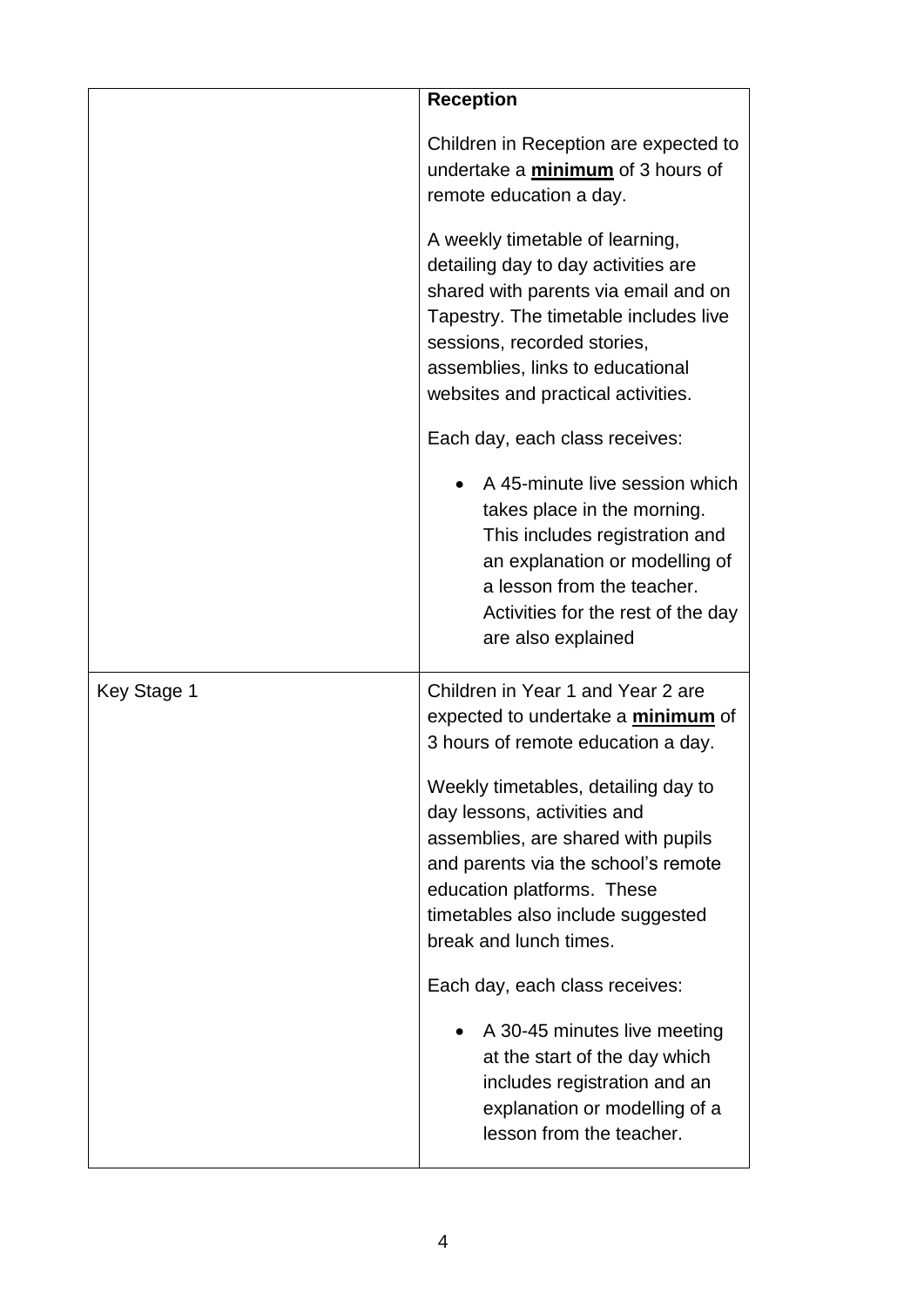|             | A mixture of in-school live and<br>pre-recorded lessons, and<br>links to access external online<br>classrooms/content.                                                                                                    |
|-------------|---------------------------------------------------------------------------------------------------------------------------------------------------------------------------------------------------------------------------|
| Key Stage 2 | Children in Year 3, Year 4, Year 5<br>and Year 6 are expected to undertake<br>a minimum of 4 hours of remote<br>education a day.<br>Weekly timetables, detailing day to                                                   |
|             | day lessons, activities and<br>assemblies, are shared with pupils<br>and parents via the school's remote<br>education platforms. These<br>timetables also include suggested<br>break and lunch times.                     |
|             | Each day, each class receives:<br>A 30-45 minutes live meeting<br>at the start of the day which<br>includes registration, an<br>explanation or modelling of a<br>lesson from the teacher and<br>reviewing submitted work. |
|             | A mixture of in-school live and<br>pre-recorded lessons, and<br>links to access external online<br>classrooms/content.                                                                                                    |

Morning registration and live lessons - all students are expected to attend these via Microsoft Teams.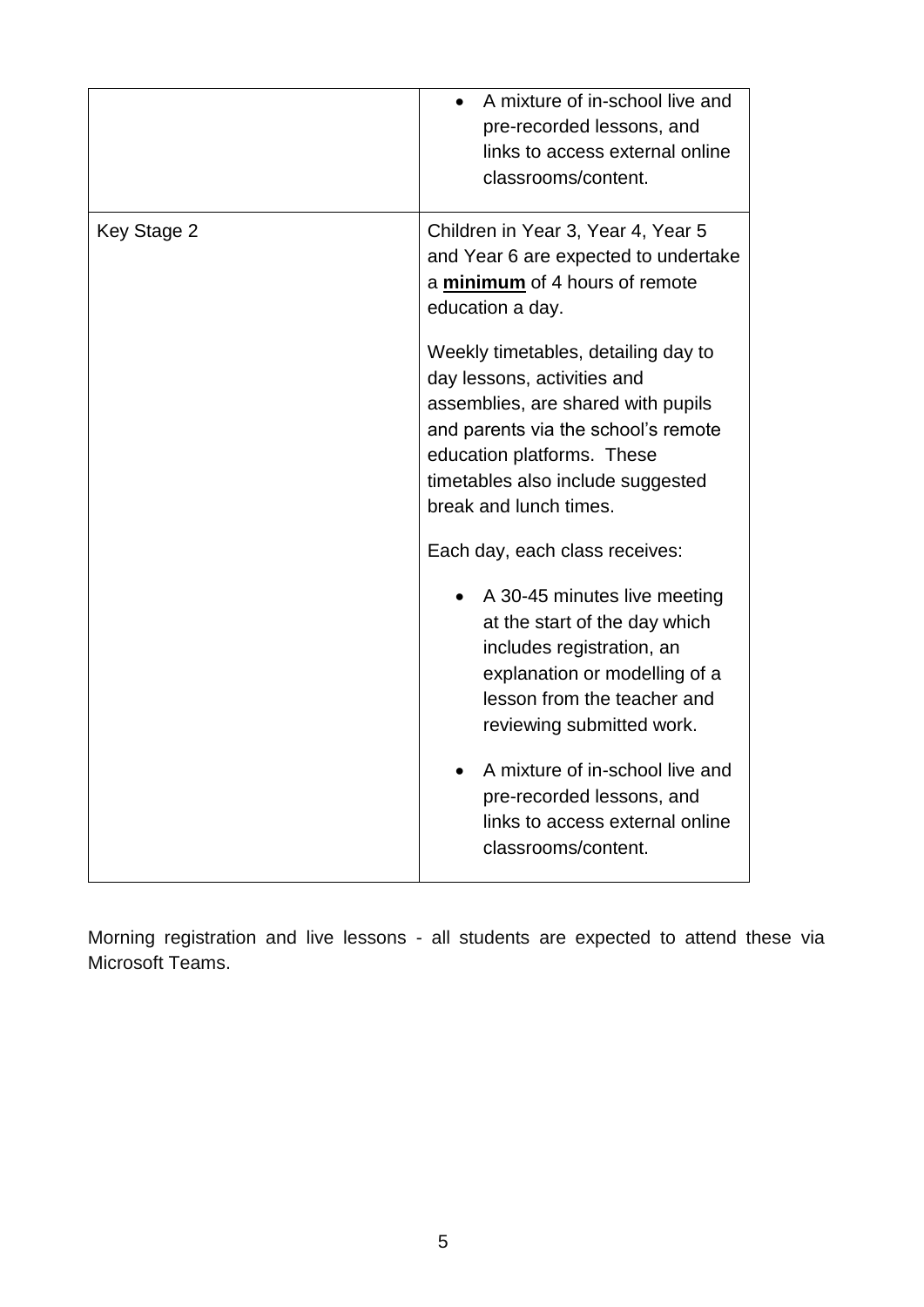# **Accessing remote education**

#### **How will my child access any online remote education you are providing?**

All students will access remote education through the remote platforms set up by the school. These include

Google Classroom, Microsoft Teams and Tapestry (for EYFS)

It is important that parents are regularly checking their email and School Ping accounts in order to get notifications for lessons and additional notices from the class teachers.

When students sign into Google Classroom they will see their classroom and work will be scheduled daily. Children should log into Microsoft Teams for live lessons which are scheduled as 'meetings' in the general area. Students may also be directed to pre-recorded lessons or the Oak National Academy site.

### **If my child does not have digital or online access at home, how will you support them to access remote education?**

We recognise that some pupils may not have suitable online access at home. We take the following approaches to support those pupils to access remote education:

- If you do not have access to a device to complete remote learning effectively, you fall into the category of educationally vulnerable and should contact the class teacher or Virtual Learning Lead at your earliest convenience via their e-mail address.
- If there is an issue with access to a device to complete remote education, please let us know immediately by emailing the class teacher, Miss Riley (Virtual Learning Lead) or the school office **admin@rgreeninf.brent.sch.uk** (RGI parents) and **rgs@rgreeninf.brent.sch.uk** (RGS parents).
- We will do everything we can to support remote education as well as helping to resolve any issues with connecting to the internet.
- Wednesdays from 9:00 -10:30 Help Desk Service for parents to talk to a member of IT Team.
- We recognise that some students may only be able to take part in lessons on a device with a small screen, such as a mobile phone. We are happy for students to complete any work set on paper instead of on a computer if needed.
- School work packs are available from the school for parents to collect (by **appointment only)**
- If students are completing remote education on paper rather than computer, they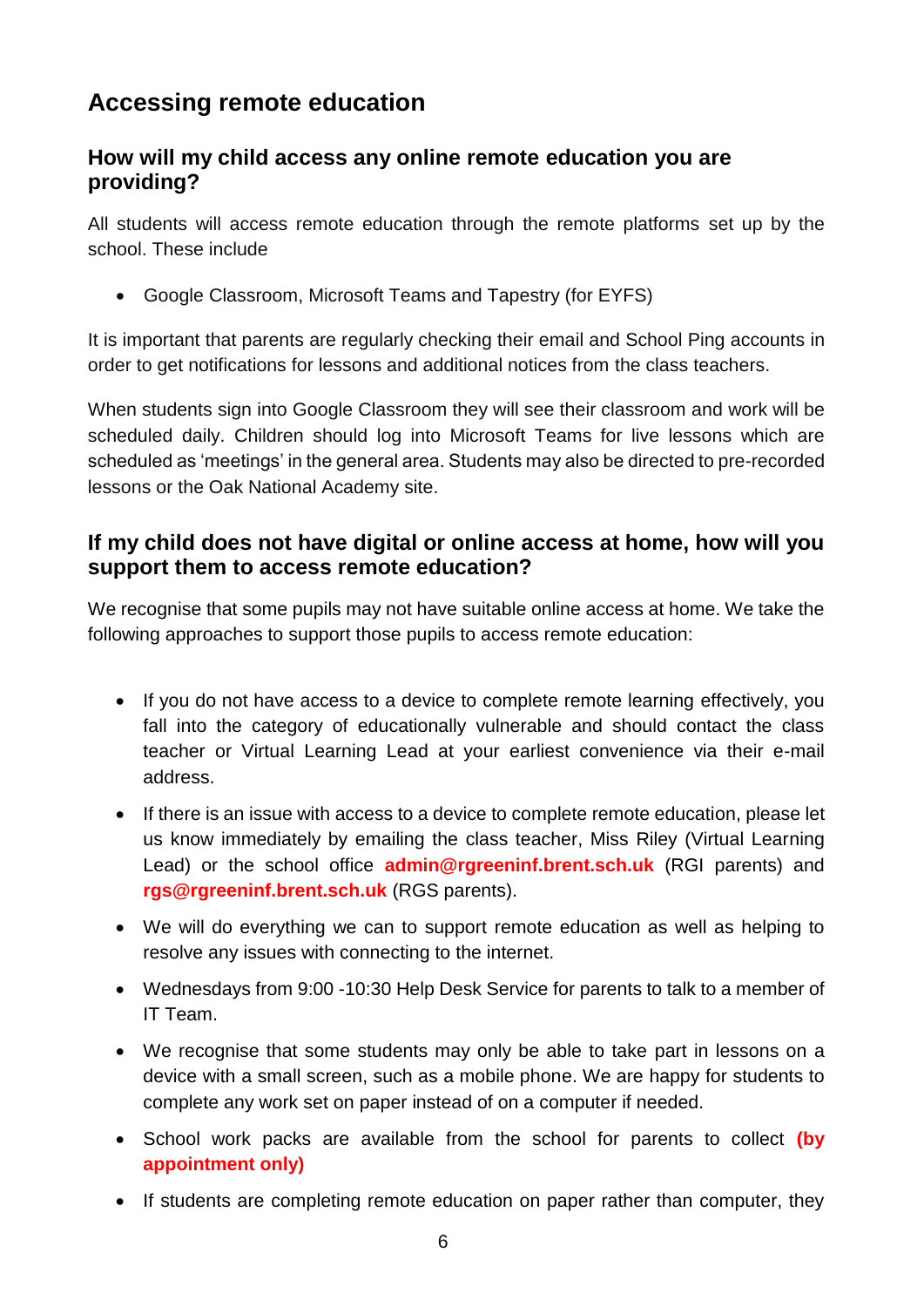can always upload a photo of their work. Where this is not possible, we will work with you to find a solution.

## **How will my child be taught remotely?**

We use a combination of the following approaches to teach pupils remotely:

- live teaching (online lessons) via Microsoft Teams and Google Classroom daily
- recorded teaching (via Google Classrooms/Teams and Tapestry. Lessons, video/audio recordings made by teachers). This includes assemblies and story time.
- printed paper packs produced by teachers (e.g. workbooks, worksheets available on request)
- textbooks and reading books pupils have at home already
- commercially available websites supporting the teaching of specific subjects or areas, including video clips or sequence (e.g. Active Learn (phonics/ guided reading), Oak National Academy, BBC Bitesize etc.)

## **Engagement and feedback**

#### **What are your expectations for my child's engagement and the support that we as parents and carers should provide at home?**

We expect all students to engage with remote education as soon as it is required. Each day of remote education begins with registration and a live lesson with the child's class teacher and it is essential that every child attends this. As well as maintaining contact with the class teacher, this session will help to troubleshoot any issues.

As parents/carers we need your support to ensure that your child sticks to the routines of completing school work at the right times and is provided with a space where they can work without distraction. Where this is not possible, please let us know and we will do what we can to help.

Please reinforce clear boundaries with your child during their remote education, such as behaving in a sensible manner during the live sessions.

All parents receive an email that sets out the expectations of the school and parents regarding remote learning, which is part of the school's Remote Learning policy (which is on the website).

#### **How will you check whether my child is engaging with their work and how will I be informed if there are concerns?**

Student engagement with remote learning is monitored daily and a register is taken for every lesson. Where students are not engaging, this will initially be followed up with contact home to try and resolve any potential issues.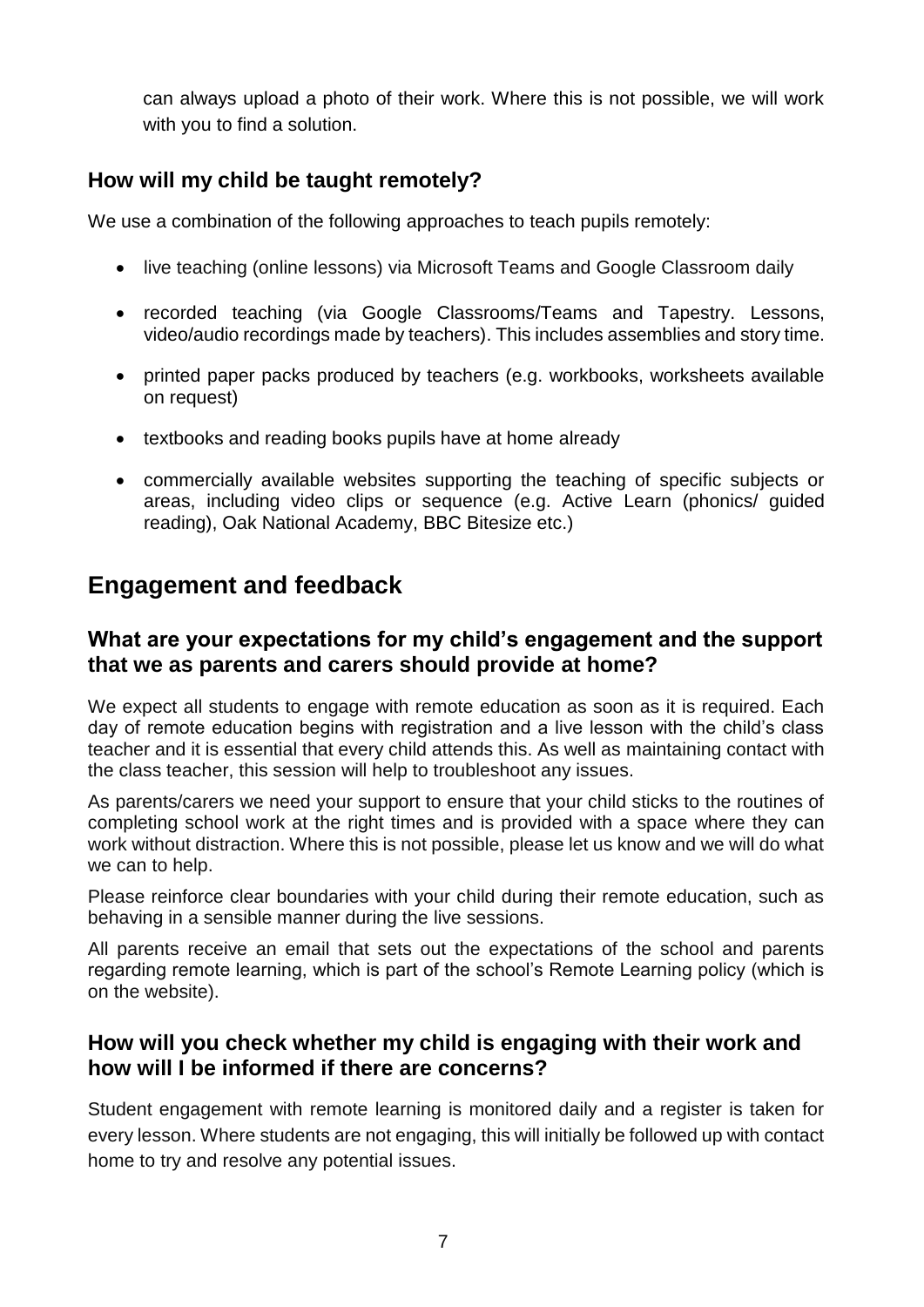Where students are attending remote education lessons but there are concerns with the quality or quantity of work being done, the individual teachers will make contact with home.

There is an expectation that all children will engage appropriately with the on-line sessions. If there are behaviour concerns, the individual teacher will speak to the child/parent at the end of the session and follow the guidelines as set out in the Remote Learning policy.

## **How will you assess my child's work and progress?**

Feedback can take many forms and may not always mean extensive written comments for individual children. For example, whole-class feedback or quizzes marked automatically via digital platforms are also valid and effective methods, amongst many others. Our approach to feeding back on student work is as follows:

- Teachers may deliver a live lesson through Microsoft Teams and set work to be completed through the remainder of the lesson. This work may be handed in electronically using the assignments function in Google Classroom or teachers may ask students to email it to them.
- With assignments submitted through Google Classroom, there is a feedback function built into the platform, where teachers can mark or comment on student work.
- For the EYFS, parents either take photos of the children's work or upload videos as evidence onto the Tapestry platform.
- For children who are completing paper copies of work. They will be asked to store them and bring the completed work back when they return to work. Different methods will be agreed with the parents to ensure that children are completing the work and the work is marked or feedback is given.
- Teachers are not expected to mark every piece of work in depth, but they will be checking work and addressing any errors or misconceptions with students in subsequent lessons.
- We may use quizzes through online forms to assess student understanding. This provides instant student feedback and scores are recorded so that teachers can address common mistakes in future lessons.